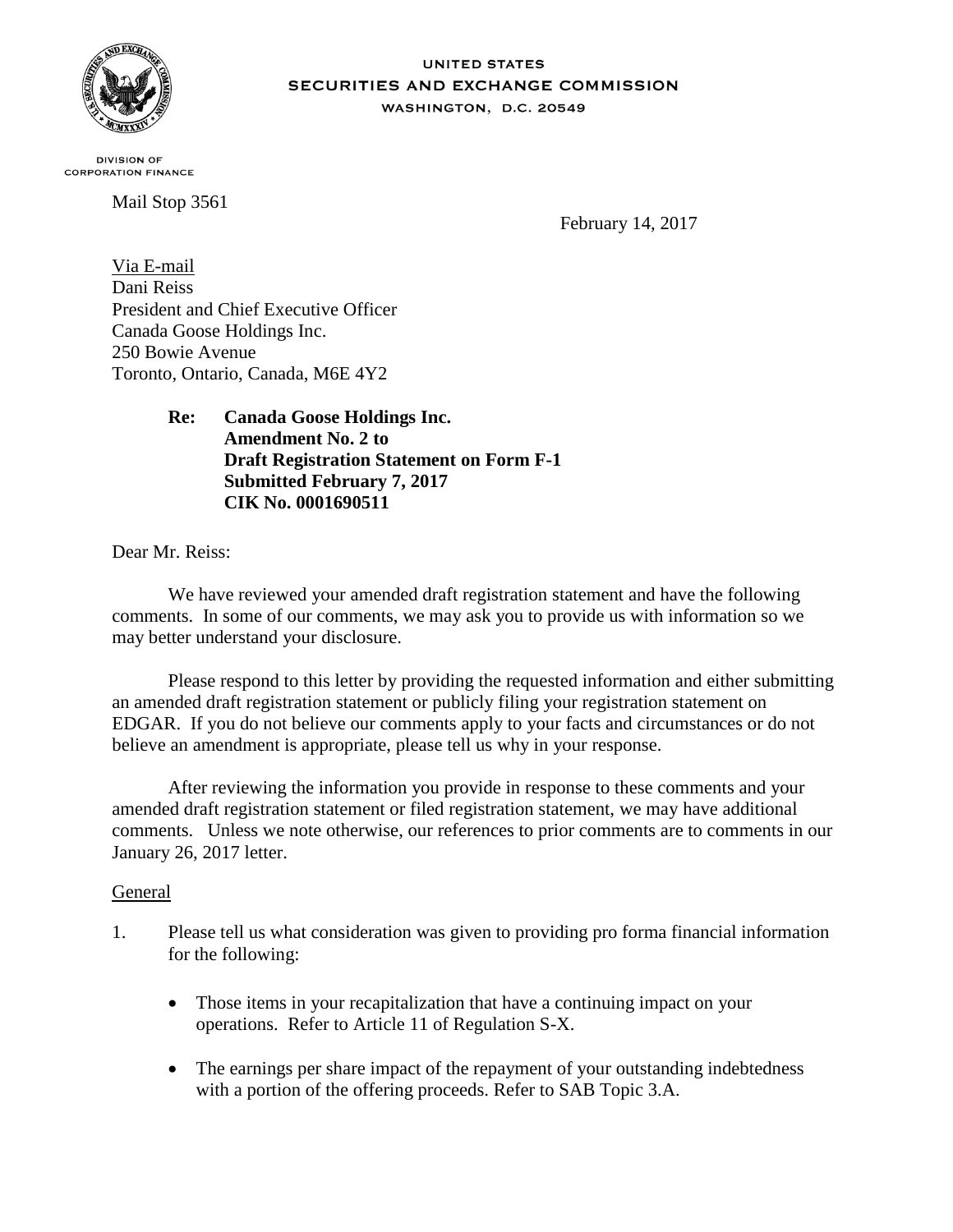Dani Reiss Canada Goose Holdings Inc. February 14, 2017 Page 2

# Summary Historical Consolidated Financial and Other Data, page 11

2. We acknowledge your response to prior comment 1. We believe that the adjustment for the interest expense on Bain Capital subordinated debt in your non-GAAP adjusted net income measure is not appropriate. Please remove it from this measure.

### Business, page 65

3. We note from your response from comment 5 that you are listing retailers based on their prominence. It remains unclear whether this presents a representative cross section of your retailers. If you elect to disclose certain retailers please revise your disclosure to ensure such disclosure is representative and provide us with the information requested in our prior comment to support such claims.

# Notes to Consolidated Financial Statements Note 8. Earnings per share, page F-26

4. We note from page F-34 that Class A and B senior preferred shares were entitled to noncumulative dividends. Please clarify your agreements with these preferred shareholders with respect to the dividend rights. To the extent these preferred shareholders may participate in dividends with common shareholders, tell us how these preferred shares were considered in your calculation of earnings per share. In addition, clarify, and revise where applicable, whether Class D preferred shares were convertible to common shares when issued and their dividend rights.

Notes to the Condensed Interim Consolidated Financial Statements (unaudited) Note 13. Share-based payments, page F-68

5. We note from your disclosure on page F-69 that all of the outstanding options were amended to become options to acquire Class A common share of the Company in connection with the Recapitalization on December 2, 2016. Please provide us with an analysis showing how the prior options quantity and price were adjusted and tell us how you accounted for their modification.